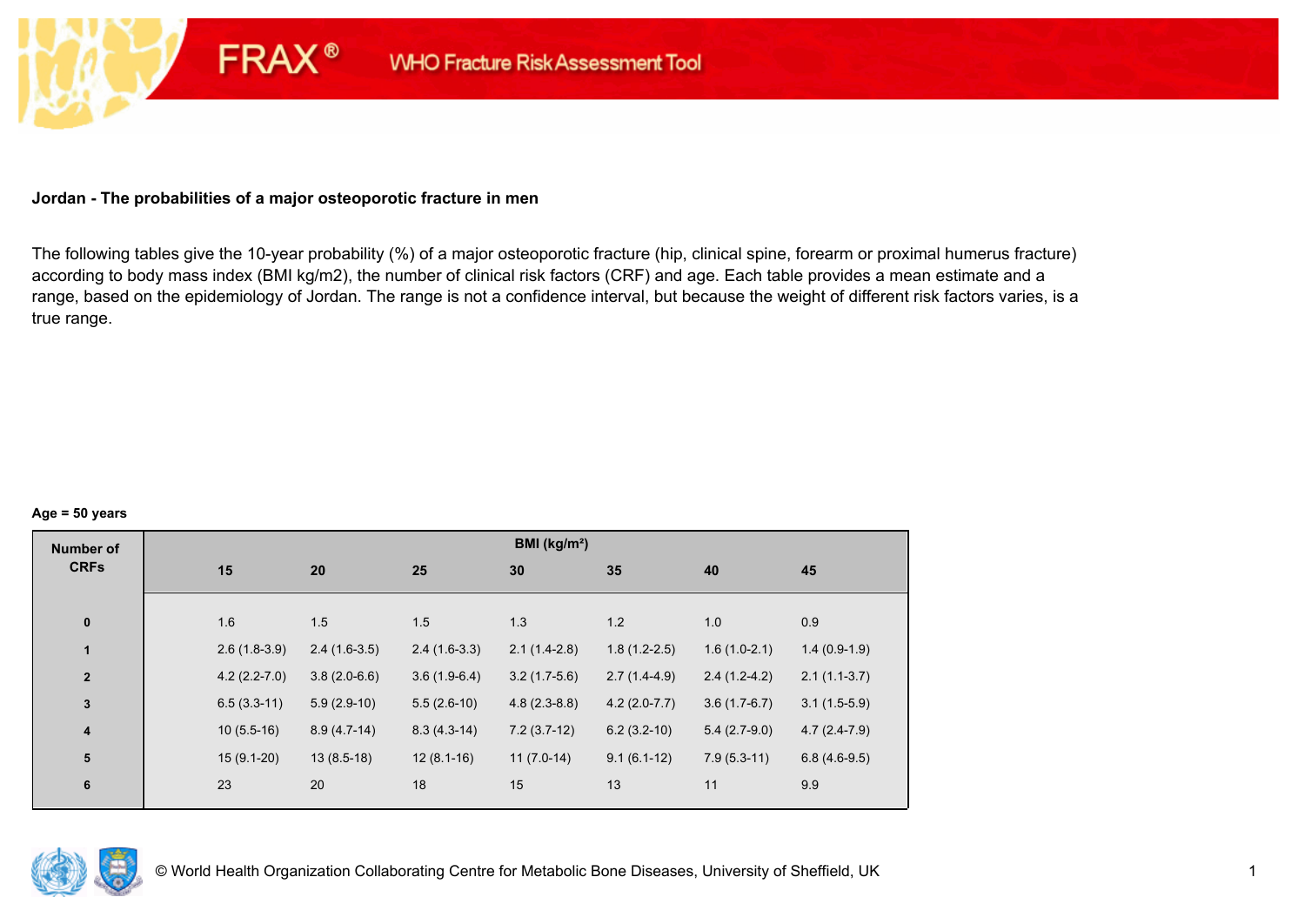## **Age = 55 years**

**FRAX®** 

| BMI (kg/m <sup>2</sup> )<br><b>Number of</b>                                           |                                                    |
|----------------------------------------------------------------------------------------|----------------------------------------------------|
| <b>CRFs</b><br>15<br>25<br>30<br>35<br>20                                              | 45<br>40                                           |
| 2.3<br>2.1<br>2.1<br>1.8<br>$\pmb{0}$<br>1.6                                           | 1.2<br>1.4                                         |
| 1<br>$3.2(2.2-4.4)$<br>$2.8(1.9-3.8)$<br>$3.7(2.5-5.4)$<br>$3.4(2.3-4.8)$              | $1.8(1.2-2.5)$<br>$2.4(1.6-3.3)$<br>$2.1(1.4-2.8)$ |
| $\overline{2}$<br>$5.8(3.3-9.4)$<br>$5.2(2.9-8.7)$<br>$4.9(2.7-8.4)$<br>$4.3(2.3-7.3)$ | $3.7(2.0-6.4)$<br>$3.2(1.7-5.6)$<br>$2.8(1.5-4.8)$ |
| $\mathbf 3$<br>$7.5(3.7-13)$<br>$6.4(3.2-11)$<br>$9.1(4.9-15)$<br>$8.0(4.2-14)$        | 5.6 (2.7-%10.0<br>$4.8(2.4-8.7)$<br>$4.2(2.0-7.6)$ |
| $12(6.9-19)$<br>$11(6.1-18)$<br>$14(8.1-21)$<br>$9.6(5.2-15)$<br>$\boldsymbol{4}$      | $7.1(3.8-12)$<br>$8.2(4.4-13)$<br>$6.1(3.2-10)$    |
| 5<br>$21(13-27)$<br>18 (12-24)<br>16 (11-22)<br>14 (9.5-19)                            | $12(8.2-16)$<br>$10(7.1-14)$<br>$9.0(6.1-12)$      |
| 23<br>17<br>30<br>26<br>20<br>6                                                        | 15<br>13                                           |

### **Age = 60 years**

| <b>Number of</b> |                |                |                | BMI ( $kg/m2$ ) |                |                |                |
|------------------|----------------|----------------|----------------|-----------------|----------------|----------------|----------------|
| <b>CRFs</b>      | 15             | 20             | 25             | 30              | 35             | 40             | 45             |
| $\pmb{0}$        | 2.9            | 2.6            | 2.5            | 2.1             | 1.8            | 1.6            | 1.4            |
| $\mathbf{1}$     | $4.5(3.2-6.5)$ | $4.1(2.8-5.7)$ | $3.8(2.6-5.2)$ | $3.3(2.2-4.4)$  | $2.8(1.9-3.8)$ | $2.4(1.6-3.3)$ | $2.1(1.4-2.8)$ |
| $\overline{2}$   | $7.1(4.2-11)$  | $6.3(3.6-10)$  | $5.9(3.3-9.6)$ | $5.0(2.8-8.3)$  | $4.3(2.4-7.2)$ | $3.7(2.0-6.3)$ | $3.2(1.7-5.5)$ |
| 3                | $11(6.5-16)$   | $9.6(5.4-15)$  | $8.8(4.7-15)$  | $7.5(4.0-13)$   | $6.4(3.4-11)$  | $5.5(2.9-9.7)$ | $4.7(2.4-8.4)$ |
| 4                | 16 (10-24)     | $14(8.8-22)$   | $13(7.7-20)$   | $11(6.4-18)$    | $9.5(5.4-15)$  | $8.1(4.5-13)$  | $7.0(3.8-11)$  |
| 5                | 24 (16-30)     | $21(14-27)$    | 19 (13-25)     | $16(11-21)$     | $14(9.6-19)$   | $12(8.2-16)$   | $10(7.0-14)$   |
| 6                | 33             | 30             | 27             | 23              | 20             | 17             | 14             |

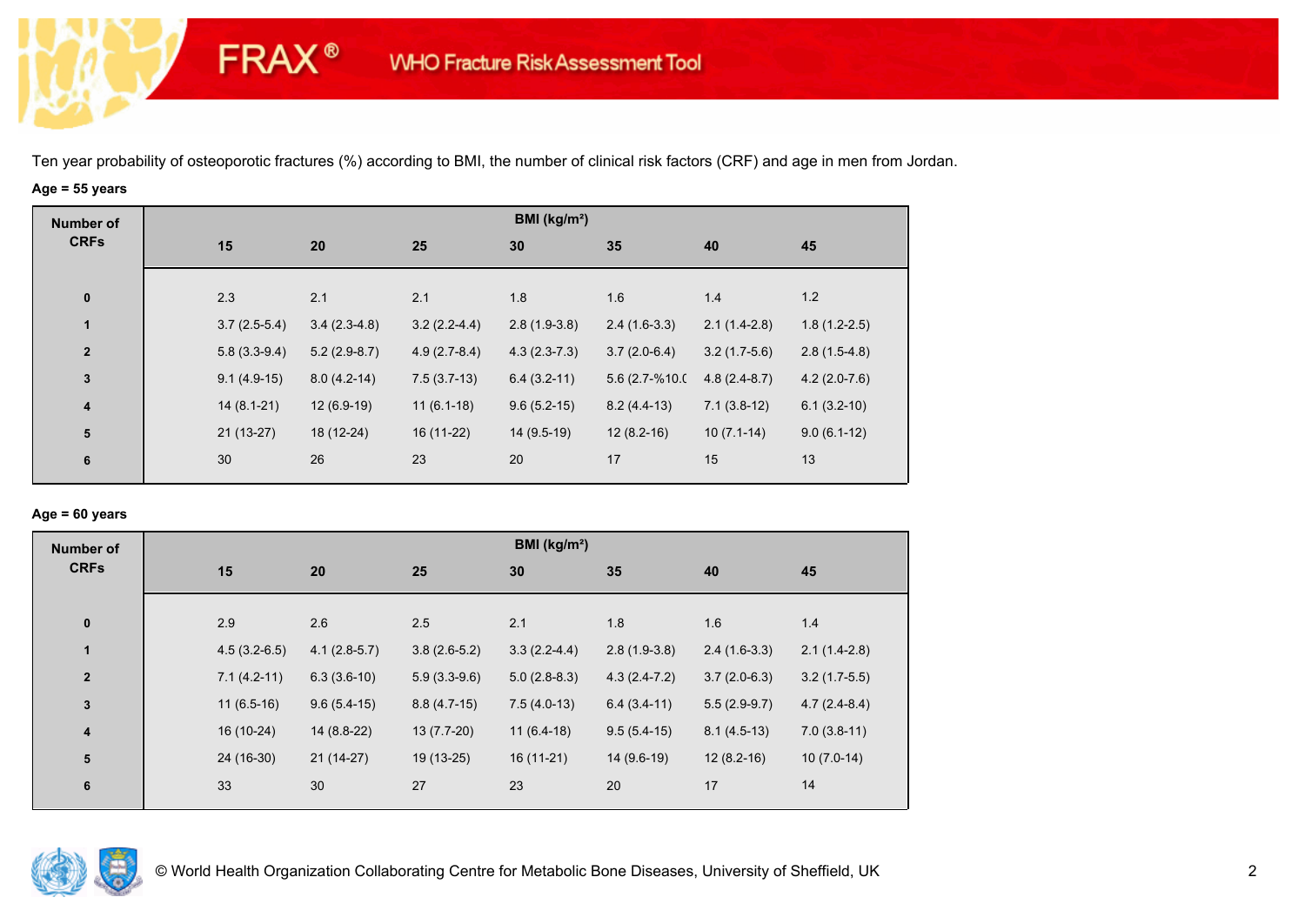# **Age = 65 years**

**FRAX®** 

| <b>Number of</b>        |                |                |                | BMI ( $kg/m2$ ) |                |                |                |
|-------------------------|----------------|----------------|----------------|-----------------|----------------|----------------|----------------|
| <b>CRFs</b>             | 15             | 20             | 25             | 30              | 35             | 40             | 45             |
| $\pmb{0}$               | 3.4            | 3.1            | 2.9            | 2.4             | 2.1            | 1.8            | 1.5            |
| 1                       | $5.4(3.8-7.4)$ | $4.8(3.4-6.4)$ | $4.4(3.1-5.8)$ | $3.7(2.6-4.9)$  | $3.2(2.2-4.2)$ | $2.7(1.9-3.6)$ | $2.3(1.6-3.0)$ |
| $\overline{2}$          | $8.2(5.3-12)$  | $7.3(4.5-11)$  | $6.7(3.9-10)$  | $5.7(3.3-9.0)$  | $4.8(2.8-7.8)$ | $4.1(2.3-6.7)$ | $3.5(2.0-5.8)$ |
| $\mathbf 3$             | $12(8.1-17)$   | $11(6.8-17)$   | $9.9(5.8-16)$  | $8.4(4.8-14)$   | $7.1(4.0-12)$  | $6.0(3.4-10)$  | $5.1(2.8-8.7)$ |
| $\overline{\mathbf{4}}$ | 18 (12-25)     | $16(11-23)$    | $15(9.3-22)$   | $12(7.7-19)$    | $10(6.4-16)$   | $8.8(5.3-14)$  | $7.5(4.4-12)$  |
| ${\bf 5}$               | 25 (18-32)     | 23 (17-29)     | $21(15-27)$    | 18 (13-23)      | $15(11-20)$    | $13(9.1-17)$   | $11(7.7-15)$   |
| 6                       | 35             | 32             | 29             | 25              | 21             | 18             | 15             |
|                         |                |                |                |                 |                |                |                |

### **Age = 70 years**

| <b>Number of</b>        |                |                |                | BMI (kg/m <sup>2</sup> ) |                  |                |                  |
|-------------------------|----------------|----------------|----------------|--------------------------|------------------|----------------|------------------|
| <b>CRFs</b>             | 15             | 20             | 25             | 30                       | 35               | 40             | 45               |
|                         |                |                |                |                          |                  |                |                  |
| $\pmb{0}$               | 3.9            | 3.5            | 3.2            | 2.7                      | 2.3              | 1.9            | 1.6              |
| $\mathbf{1}$            | $6.1(4.4-7.7)$ | $5.3(3.8-6.8)$ | $4.8(3.4-6.2)$ | $4.0(2.9-5.2)$           | $3.3(2.4-4.4)$   | $2.8(2.0-3.7)$ | $2.4(1.7-3.1)$   |
| $\overline{2}$          | $9.5(6.1-14)$  | $8.1(5.2-12)$  | $7.1(4.5-10)$  | $5.9(3.7-8.6)$           | $4.9(3.1 - 7.2)$ | $4.1(2.6-6.0)$ | $3.4(2.1-5.0)$   |
| $\mathbf 3$             | $15(9.1-21)$   | $12(8.0-18)$   | $11(6.8-16)$   | $8.8(5.6-13)$            | $7.3(4.6-11)$    | $6.1(3.8-9.2)$ | $5.0(3.1 - 7.7)$ |
| $\overline{\mathbf{4}}$ | 22 (14-30)     | 19 (12-27)     | $16(11-23)$    | $13(8.7-19)$             | $11(7.1-16)$     | $8.9(5.8-13)$  | $7.4(4.7-11)$    |
| ${\bf 5}$               | $31(26-39)$    | 27 (22-35)     | 23 (19-30)     | 19 (15-25)               | $16(13-21)$      | $13(10-17)$    | $11(8.3-14)$     |
| 6                       | 42             | 38             | 34             | 28                       | 23               | 19             | 16               |
|                         |                |                |                |                          |                  |                |                  |

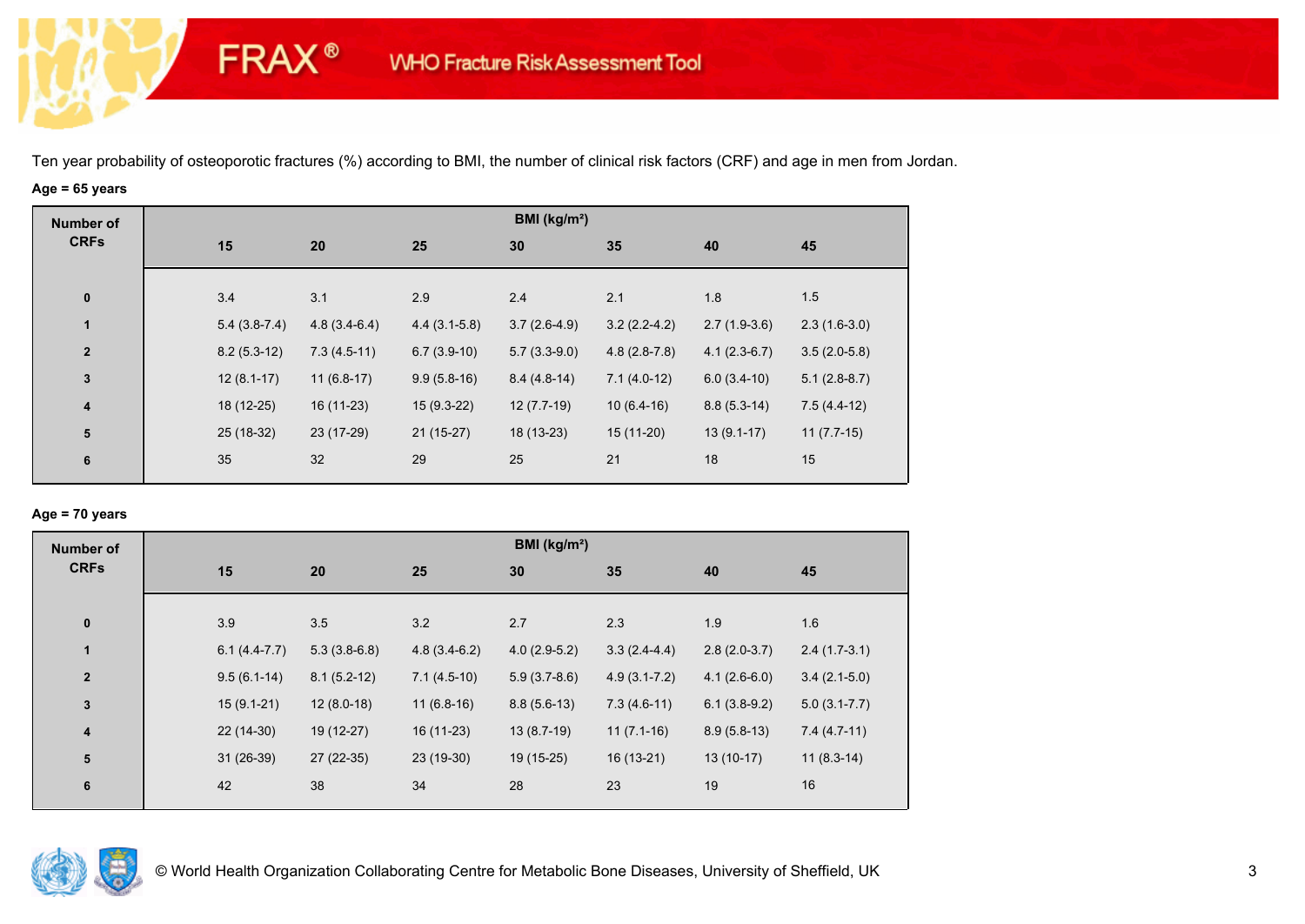# **Age = 75 years**

**FRAX®** 

| <b>Number of</b>        |               |                |                | BMI ( $kg/m2$ ) |                |                |                |
|-------------------------|---------------|----------------|----------------|-----------------|----------------|----------------|----------------|
| <b>CRFs</b>             | 15            | 20             | 25             | 30              | 35             | 40             | 45             |
|                         |               |                |                |                 |                |                |                |
| $\pmb{0}$               | 4.5           | 4.0            | 3.6            | 3.0             | 2.5            | 2.1            | 1.7            |
| $\mathbf{1}$            | $7.4(5.0-11)$ | $6.3(4.4-9.0)$ | $5.5(3.9-7.0)$ | $4.5(3.2-5.6)$  | $3.7(2.6-4.6)$ | $3.1(2.2-3.8)$ | $2.5(1.8-3.2)$ |
| $\overline{2}$          | $12(7.0-19)$  | $10(6.0-16)$   | $8.5(5.2-12)$  | $6.9(4.2-10)$   | $5.6(3.5-8.1)$ | $4.6(2.8-6.6)$ | $3.8(2.3-5.4)$ |
| $\mathbf 3$             | 19 (10-29)    | $16(9.0-24)$   | $13(8.0-20)$   | $11(6.5-16)$    | $8.7(5.2-13)$  | $7.0(4.2-10)$  | $5.7(3.4-8.4)$ |
| $\overline{\mathbf{4}}$ | 28 (16-39)    | 24 (14-35)     | $20(12-29)$    | 16 (%10.0-24)   | $13(8.0-20)$   | $11(6.5-16)$   | $8.7(5.2-13)$  |
| 5                       | 39 (26-48)    | $35(23-44)$    | $30(21-38)$    | 25 (17-32)      | $20(14-26)$    | 16 (11-22)     | $13(9.2-18)$   |
| 6                       | 51            | 48             | 43             | 36              | 30             | 25             | 20             |
|                         |               |                |                |                 |                |                |                |

### **Age = 80 years**

| <b>Number of</b>        |               |               |                | BMI ( $kg/m2$ ) |                |                |                |
|-------------------------|---------------|---------------|----------------|-----------------|----------------|----------------|----------------|
| <b>CRFs</b>             | 15            | 20            | 25             | 30              | 35             | 40             | 45             |
| $\pmb{0}$               | 5.3           | 4.6           | 4.1            | 3.3             | 2.8            | 2.3            | 1.9            |
| $\mathbf{1}$            | $8.6(5.9-14)$ | $7.4(5.2-11)$ | $6.3(4.5-8.7)$ | $5.1(3.7-7.0)$  | $4.2(3.0-5.6)$ | $3.4(2.4-4.4)$ | $2.8(2.0-3.6)$ |
| $\mathbf{2}$            | 14 (8.4-22)   | $12(7.2-18)$  | $9.8(6.1-14)$  | $7.9(4.9-11)$   | $6.4(4.0-8.9)$ | $5.2(3.2-7.2)$ | $4.2(2.6-5.8)$ |
| $\mathbf{3}$            | $21(12-31)$   | 18 (11-26)    | $15(9.4-22)$   | $12(7.5-18)$    | $9.8(6.0-14)$  | $7.9(4.8-11)$  | $6.3(3.8-9.0)$ |
| $\overline{\mathbf{4}}$ | $30(18-40)$   | 27 (16-36)    | 23 (15-32)     | 18 (12-26)      | $15(9.3-21)$   | $12(7.4-17)$   | $9.5(5.9-14)$  |
| 5                       | 41 (27-50)    | $37(24-46)$   | $33(22-41)$    | 27 (18-34)      | $22(15-28)$    | 18 (12-23)     | $14(9.5-19)$   |
| $6\phantom{1}6$         | 52            | 49            | 45             | 38              | 32             | 26             | 21             |